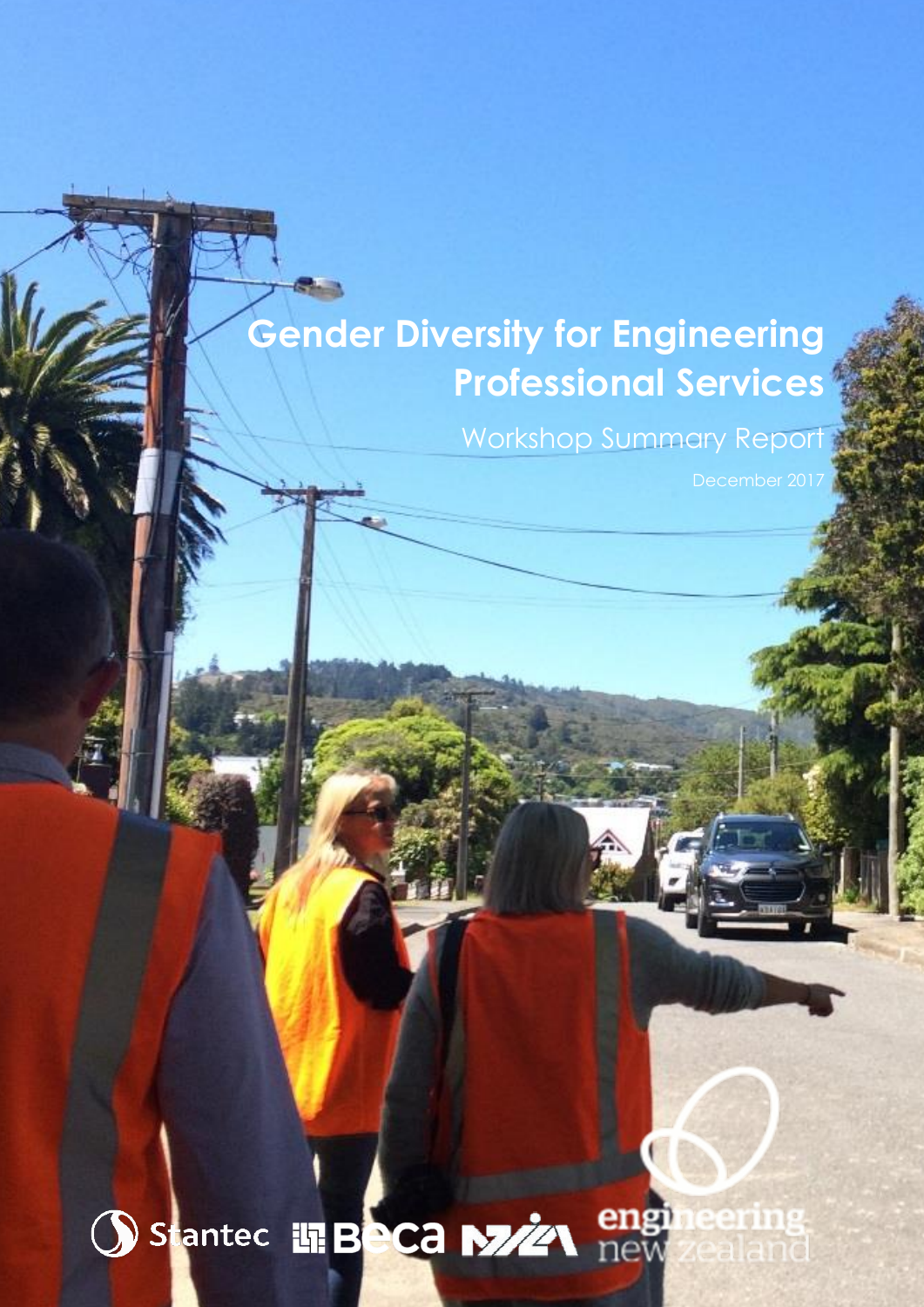## **Table of Contents**

| $\mathbf{1}$   |       |                                                                       |  |
|----------------|-------|-----------------------------------------------------------------------|--|
| $\overline{2}$ |       |                                                                       |  |
|                | 2.1   | What are the Barriers to Gender Diversity in Professional Services? 3 |  |
|                | 2.2   |                                                                       |  |
|                | 2.2.1 |                                                                       |  |
|                | 2.3   |                                                                       |  |
|                | 2.3.1 |                                                                       |  |
|                | 2.4   |                                                                       |  |
|                | 2.4.1 |                                                                       |  |
| 3              |       |                                                                       |  |
|                | 3.1   |                                                                       |  |
|                | 3.2   |                                                                       |  |
|                | 3.3   |                                                                       |  |
| $\overline{4}$ |       |                                                                       |  |
|                | 4.1   |                                                                       |  |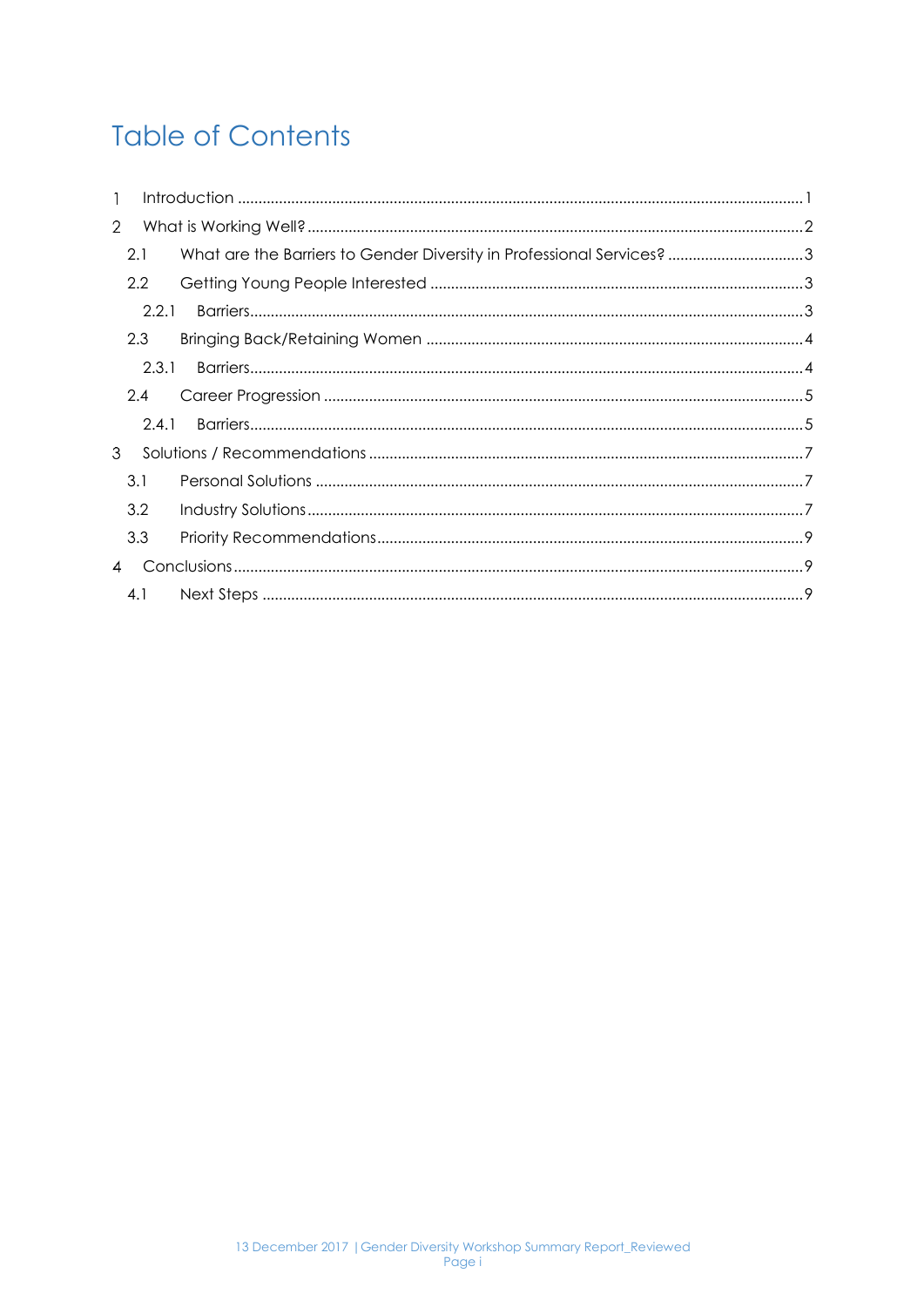# <span id="page-2-0"></span>1 Introduction

On the 9<sup>th</sup> November 2017 Stantec hosted a gender diversity for engineering professional services workshop in conjunction with Engineers New Zealand (ENZ), BECA, the Environmental Institute of Australia and New Zealand (EIANZ) and the New Zealand Institute of Landscape Architects (NZILA).

Participants in the workshop came from a range of disciplines including engineering, science, landscape architecture, construction and support services. We were also pleased to be able to include men in the discussion as well as women.

Participants heard from two sets of presenters. Belinda de Zwart discussed the Stronger Christchurch Infrastructure Rebuild Team (SCIRT) Women in Construction group. She discussed the opportunities that came out of an organisation which brought so many competitors from the same industry together and gave examples of what the group was able to achieve. Libi Carr and Joanne Duffy talked about the Women in Construction, Champions of Safety events which were held earlier in the year. Libi and Jo talked about the barriers and recommendations identified by women in the construction industry and noted that many of the barriers were applicable to women in other fields as well.

The workshop was mediated by Gay Pavelka, the participants were split into three groups with a workshop format used to promote discussion and record talking points. The participants discussed what was working well in the industry already, identified some of the barriers to women entering and staying in the industry and came up with some recommendations going forward to improve gender diversity within the professional services.

This report is structured in the order that talking points were presented to the workshop participants. The report includes the following sections:

- Section 2 What is Working Well?
- Section 3 What are the Barriers to Gender Diversity in Professional Services?
- Section 4 Solutions / Recommendations,
- $\bullet$  Section 5 Conclusions.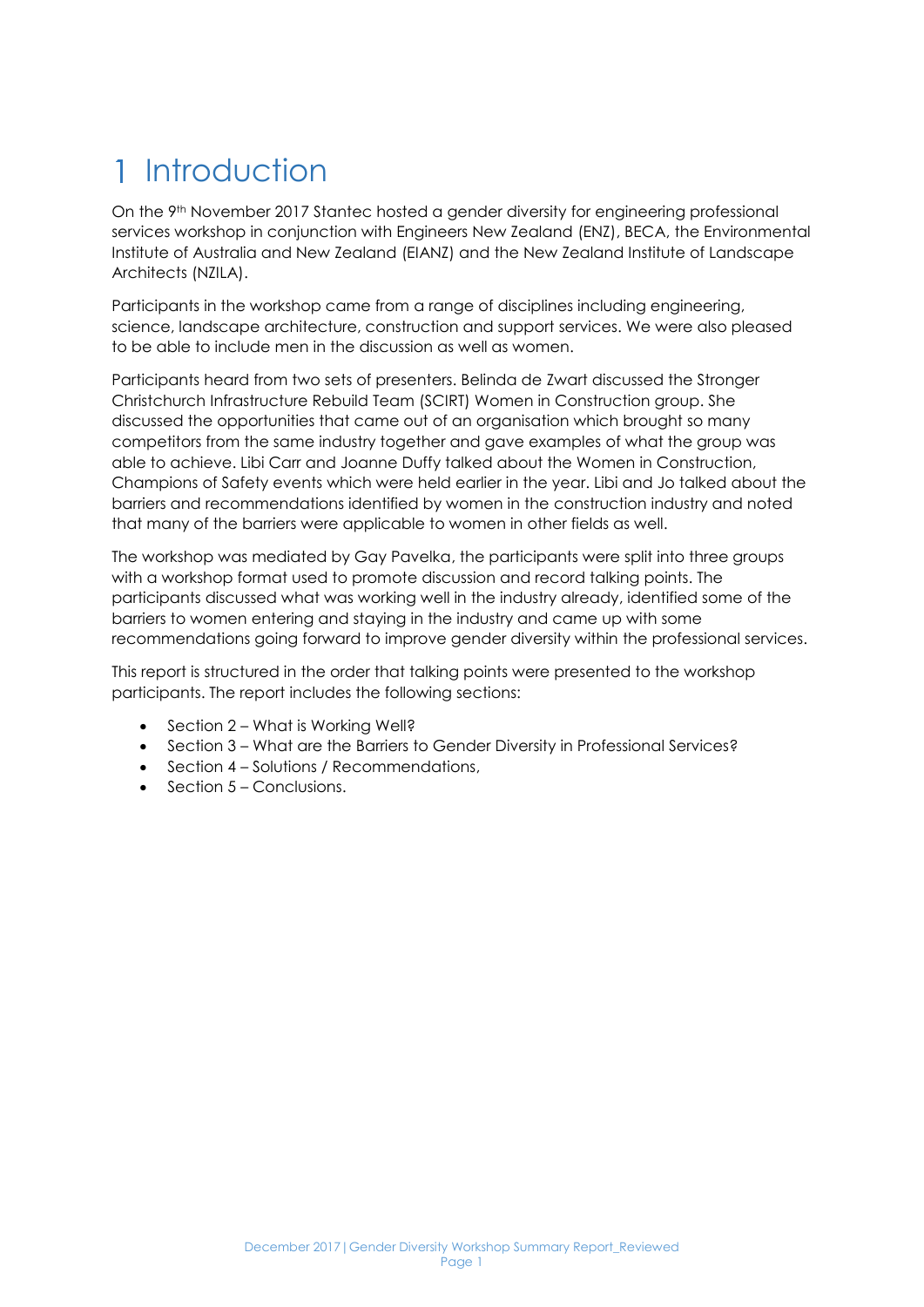# <span id="page-3-0"></span>What is Working Well?

Support and flexibility were key themes for what was already working well. Participants stated that succeeding as a woman in this industry is enabled through having the support of partners at home as well as supportive employers.

Some of the comments around what was working well within the participants' work places included:

- Supportive employers, including both support for flexible working and staff development,
- More flexibility around working hours, which is supported by law,
- Recognition of the benefits of diversity.

One participant commented that they felt that the glass ceiling was cracking.

Outside of work participants felt mentoring was valuable and the current mentoring structure worked well. Many businesses have a mentoring programme and most professional institutes also provide mentoring programmes. Participants also noted that:

- Landscape architecture now has a 50/50 gender split,
- Pioneers in the industry are now recognised (i.e. women who are first in a particular role are recognised and celebrated),
- We now see more images of women in advertising (both within the participants own organisations and externally),
- Events like this workshop help spread the word and keep the conversation going,
- Sponsorship of events that promote diversity demonstrate the value business place on improving diversity within their organisations.

The participants noted that New Zealand is very progressive, that there are always a lot of opportunities and also that as a country we have a lot of high achievers.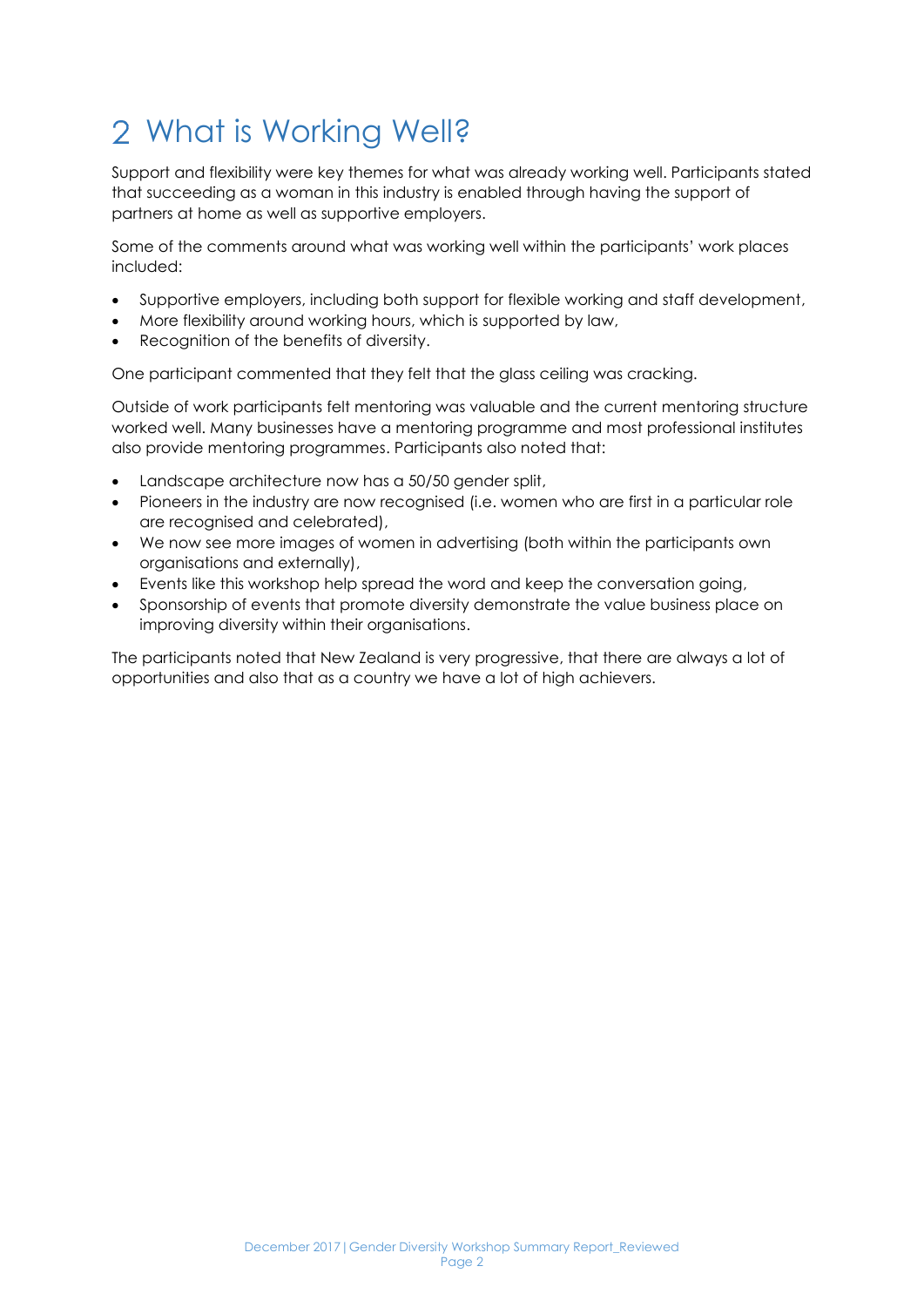## <span id="page-4-0"></span>2.1 What are the Barriers to Gender Diversity in Professional Services?

Participants were asked to discuss barriers in the professional services around three key topics:

- 1. The barriers to getting young people interested in a career in this industry,
- 2. The barriers to retaining and/or bringing back women into the industry,
- 3. The barriers to career progression for women in this industry.

The discussion points for each of these three topics are outlined further in Sections [2.2](#page-4-1) to [2.4.](#page-6-0)

## <span id="page-4-1"></span>2.2 Getting Young People Interested

Participants discussed the barriers to encouraging young women to enter male dominated industries such as engineering.

### <span id="page-4-2"></span>2.2.1 Barriers

The barriers to young women entering male dominated professions fell into four broad topics; the way girls are brought up at home, what they are exposed to at school, how gender is perceived in society and how the industry portrays itself.

Many participants noted that language can be very important, one participant noted that they call their young niece bossy, when they would not do so to a nephew. Parents' attitudes were identified as important to shaping how girls perceive themselves, some suggestions included:

- Be more aware and careful of language use around young children, does the language you use reinforce gender stereotypes?
- Be open minded, show interest and don't shut down interest,
- Encourage girls to participate more in traditionally male activities (hunting, fishing, camping etc…),
- Allow girls to get dirty when they play,
- Career advice can be influential, ensure it is gender neutral.

Participants noted that equal parental leave would send a strong message to children.

Participants also discussed how bias can be introduced at schools and that teachers' attitudes can shape what jobs children consider. How children receive career advice at school and what jobs they are exposed to growing up will also shape which careers children pick as they grow up.

At a societal level participants discussed:

- Gendered toys (i.e. McDonalds toys),
- How masculinity and femininity are portrayed (ads, movies, music, etc…),
- The lack of a long term, national, coherent strategy for training in the industry to support students into work.

Finally participants felt the way our industry is portrayed could be improved, this included:

- How job adverts are written (do they encourage both men and women to apply?),
- Advertising opportunities within the trades,
- Addressing the stigma attached to the trades,
- Improving communication within the industry,
- Increasing exposure to the industry through childhood and teenage hood,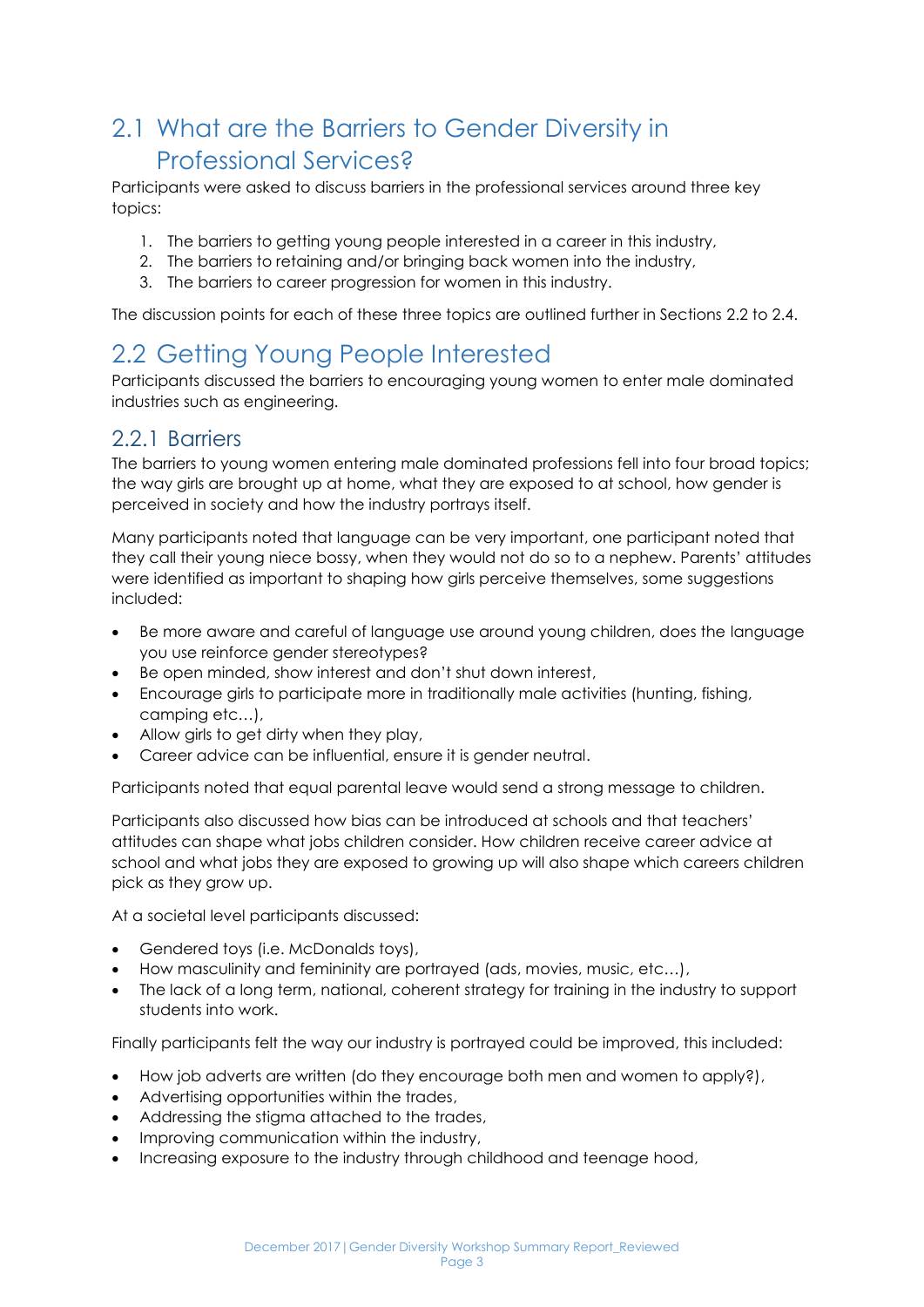It is important to note that many of the barriers to young women entering the industry come from society as a whole not just the professional services industry. Having said that there are still ways in which the professional services industry can change the way the industry as a whole is perceived and therefore increase the participation of women.

### <span id="page-5-0"></span>2.3 Bringing Back/Retaining Women

Participants discussed the barriers to retaining talented women within this industry and the barriers to these women returning, particularly after maternity leave.

### <span id="page-5-1"></span>2.3.1 Barriers

Participants discussed:

- Why women leave the industry,
- The barriers whilst on maternity leave that may make coming back difficult, and
- The barriers once women return, particular to those who return on reduced hours.

It was noted that we should be careful about making assumptions around why women leave the industry. It shouldn't be assumed this is because of 'mothering' or that women leave because they are more likely to want to stay at home with children. It was suggested that safe exit interviews would play an important role in determining why women leave and in many cases do not return to the industry. It was also noted that women often leave, before they physically leave, where women are considering their next career step so they don't put themselves forward for opportunities in their current employment. This holds an organisation back from the skills that women contribute and holds women back from further developing their own skill set to advance their career and contribute to the industry.

Women also 'leave before they leave' when they are considering starting a family. This links into the challenges women face when returning to the industry after having had children – see below. If we can improve the ways in which industries approach parental leave (for women and for men) we will benefit through women being fully engaged in their career and the organisation – and not feeling that they need to 'leave before they leave' so that they can plan a family.

Suggestions as to why women may not return to the industry after maternity leave included:

- Perceived lack of career progression,
- Lack of flexibility in time, location and type of work,
- Lack of understanding of motivations outside work, including family commitments, recreation, passions outside of work (this applies to those without children as well),
- Difficulty maintaining part-time hours,
	- o Some colleagues do not respect reduced hours,
	- o Difficulty turning off the phone on days off,
	- o Not enough time to take on challenging projects.

Participants suggested that women need to be better at asserting boundaries and that they need more support to do this.

The challenges while on maternity leave were also discussed, this included:

- Lack of opportunities to undertake training while on leave,
- Limitations around professional registration,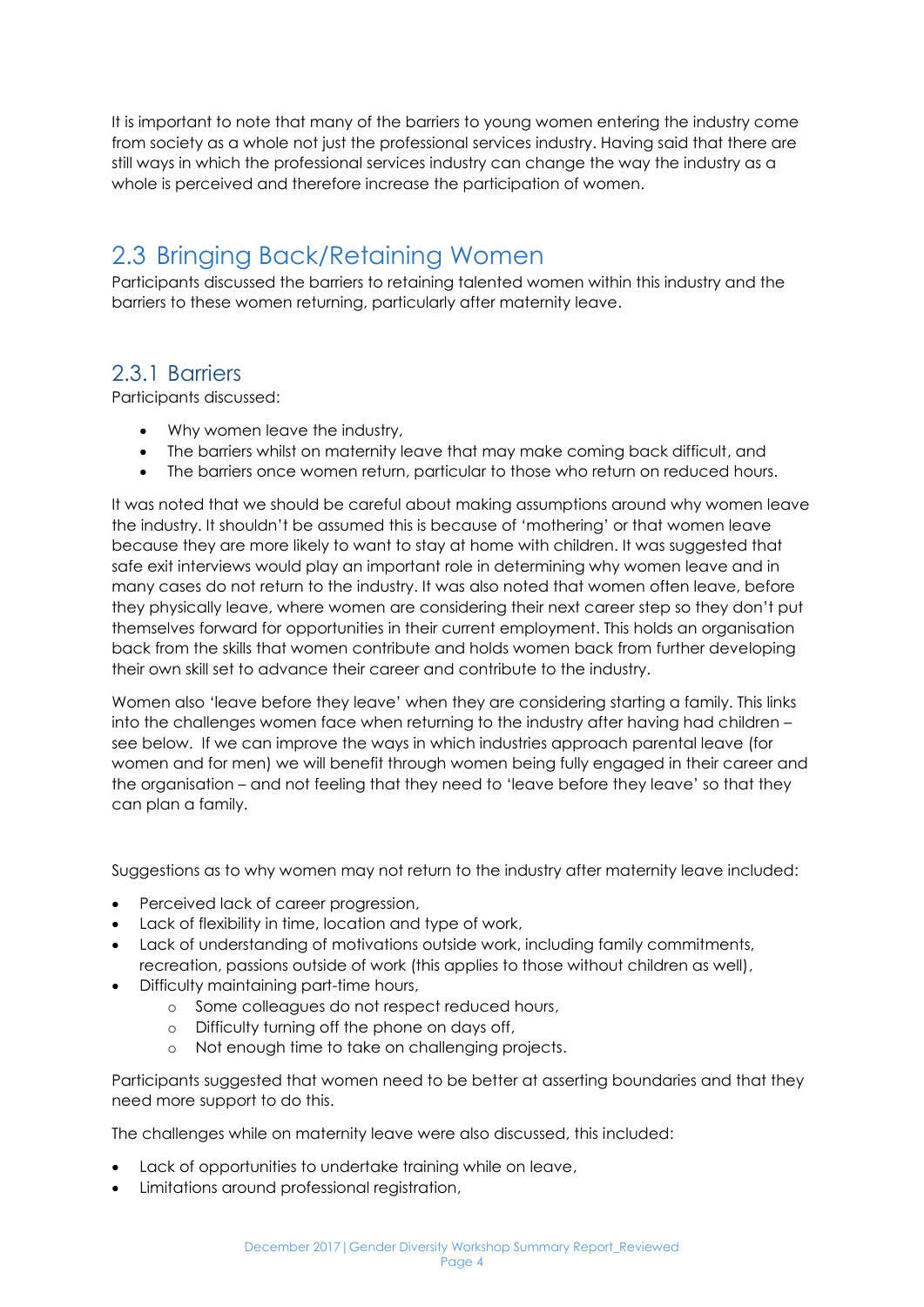- o There should be an ability to put these on hold, CPD hours cannot be maintained while on maternity leave,
- o Work doesn't pay to continue your registration while you are on leave,
- o When you return many CPD events are after 5pm which can be difficult when you have a young family,
- There is a lack of recognition of other learning and experiences when women return,
- The ability to work at home while on leave may address the perception of maternity leave being a 'gap' on your CV,
- Lack of awareness around the process for returning and what support is available.

Once women return to work, often on part-time hours, the following barriers were identified:

- Women side-lined from technical roles to people management,
- Lack of confidence in being able to do the same work as before leave i.e. technical ability,
- Lack of forward planning and honouring commitments by other staff which can result in missing out on opportunities to be part of projects due to part-time hours,
- More work should be done to explore job sharing.

Participants felt that there was a hesitation to train women because of the perception that they may be a 'wasted resource' due to the potential of women leaving to have children. It was suggested that the education of managers is essential. This could include simple measures such as, encouraging managers to invite those on parental leave to social events, and once they return, inviting staff to take part in challenging projects and ensuring this can still occur on reduced hours. The above can also apply to staff who leave for reasons other than to start a family and may have other motivations for working part-time.

### <span id="page-6-0"></span>2.4 Career Progression

Participants discussed the barriers to women's' career progression within the professional services industries.

#### <span id="page-6-1"></span>2.4.1 Barriers

Participants identified a wide range of barriers to career progression. Language was a key theme again with discussion around the use of language in the work place:

- Use of language in workplace, in reference to women: e.g. 'girls', calling women 'emotional',
- The use of appropriate titles (i,e. referring to a women as a 'chairman'),
- Double standards e.g. strong women are 'bossy' or a 'bitch', while a strong man is 'assertive' or a 'leader'.

The expectation around having children was also identified, with participants stating that they have been asked in interviews whether they were planning to have children or why they had not had children yet. Participants also discussed:

- Fear of starting a family and losing out on opportunities,
- The perceived risk by businesses and/or managers of training a woman who will end up leaving to start a family,
- Lack of motivation and support to return to work after maternity/paternity leave,
- Lack of opportunities for project management, particularly when working part-time.

Participants felt that a key factor in career progression was not the quality of your work but rather the time spent at work. Regardless of whether a staff member has children, other commitments outside of work may limit the amount of over-time a staff member may be willing to take on. In industries/careers where the longer the amount time spent at work the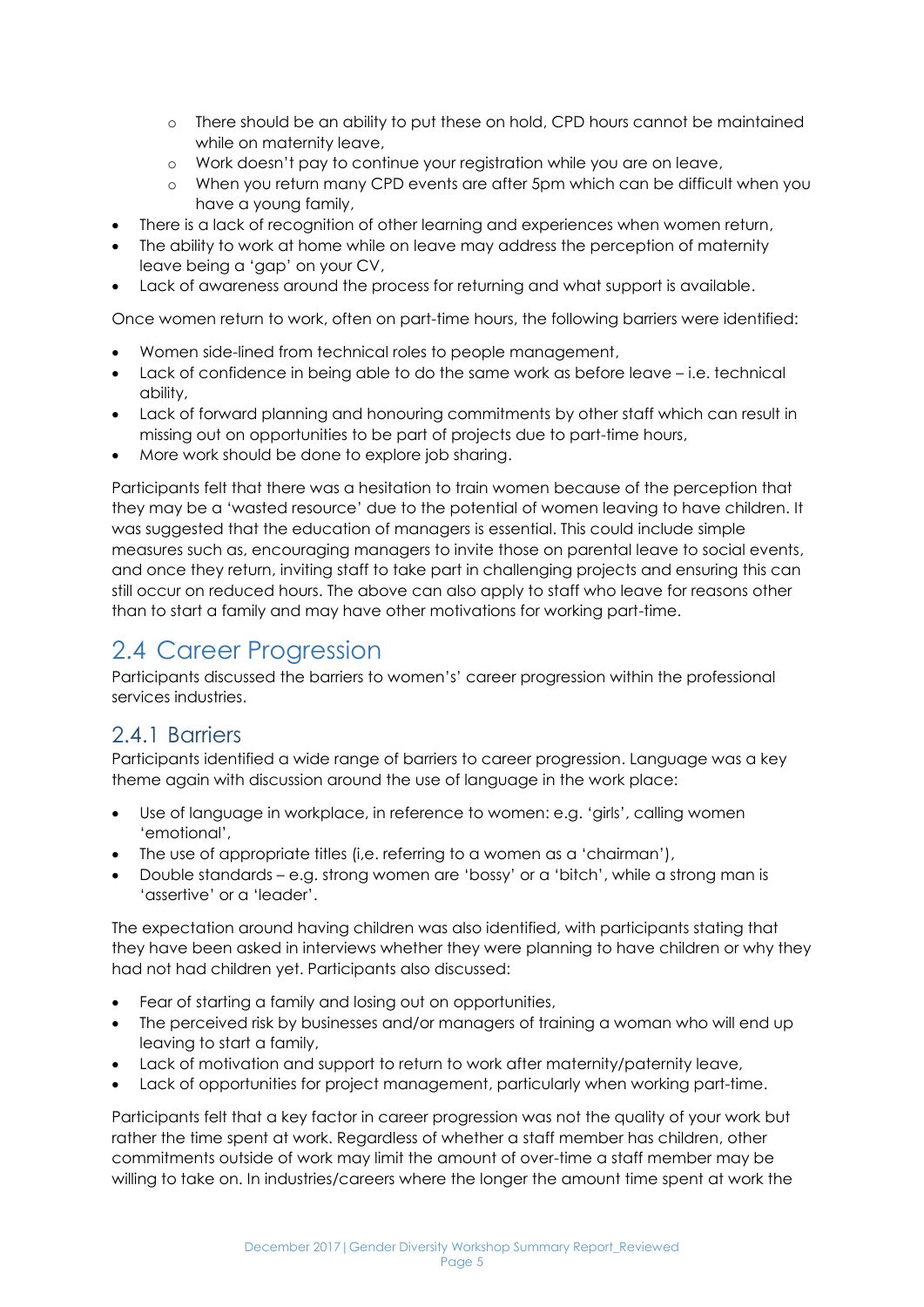perceived greater value to the employer, people who work part time, take parental leave, seek flexible hours (terms and conditions women often seek), are seen as not providing the same value to the employer as someone who is at their desk 60 hours a week.

Women felt strongly that the various industries represented needed to look at the quality of work produced as a measure rather than the time spent at work as a measure for progression, promotion and designating responsibility e.g. lead on a project.

Other barriers identified included:

- The assumption that women have the same road to travel as men and should not be given extra support,
- Limitations on male to female mentoring due to concern for how behaviours are perceived,
- Social events dominated by traditionally 'male' activities (e.g. golfing, drinking),
- These social events are often where the 'deals get done' and career progression is facilitated,
- Greater support for more traditional 'male' training courses (e.g. 4WD training).

Some participants noted they had been deliberately excluded from social events because of the assumption they would not want to attend a traditionally 'male' activity. Participants felt that social activities were too often dominated by alcohol and that there should be more alcohol free events.

Finally participants discussed those things women do to get in the way of their own career progression. In particular the imposter syndrome was discussed. This is something predominantly experienced by women which results in a persistent feeling that you are not good enough at your job and that you will be 'found out' at any moment.

Participants noted that:

- Women sometimes try to be more masculine that their male colleagues to enable career progression,
- That some women step on other women as they rise to the top,
- Some senior women only promote the men around her, possibly to avoid the perception that she is giving women around her preferential treatment,
- There is a lack of support for women in senior roles and this leads to a feeling of the need to 'protect their turf' from other women,
- Being the only woman in the room can be intimidating,
- Women tend to have a lack of self-confidence and are less likely to back themselves/more likely to be self-critical than men,
- Women often sell themselves short and may not put themselves forward for a promotion (research shows that women will only apply for a job that they meet 100% of the criteria for, men will apply for a job that they meet 60% of the criteria for),
- Women often do not put themselves forward as mentors.

Participants also discussed the fact that women may try to avoid hard conversations and need to be better at accepting critique. A fear of failure and rejection was discussed as something that may limit women's career progression and it was suggested that women should be given a safe environment in which to 'fail'.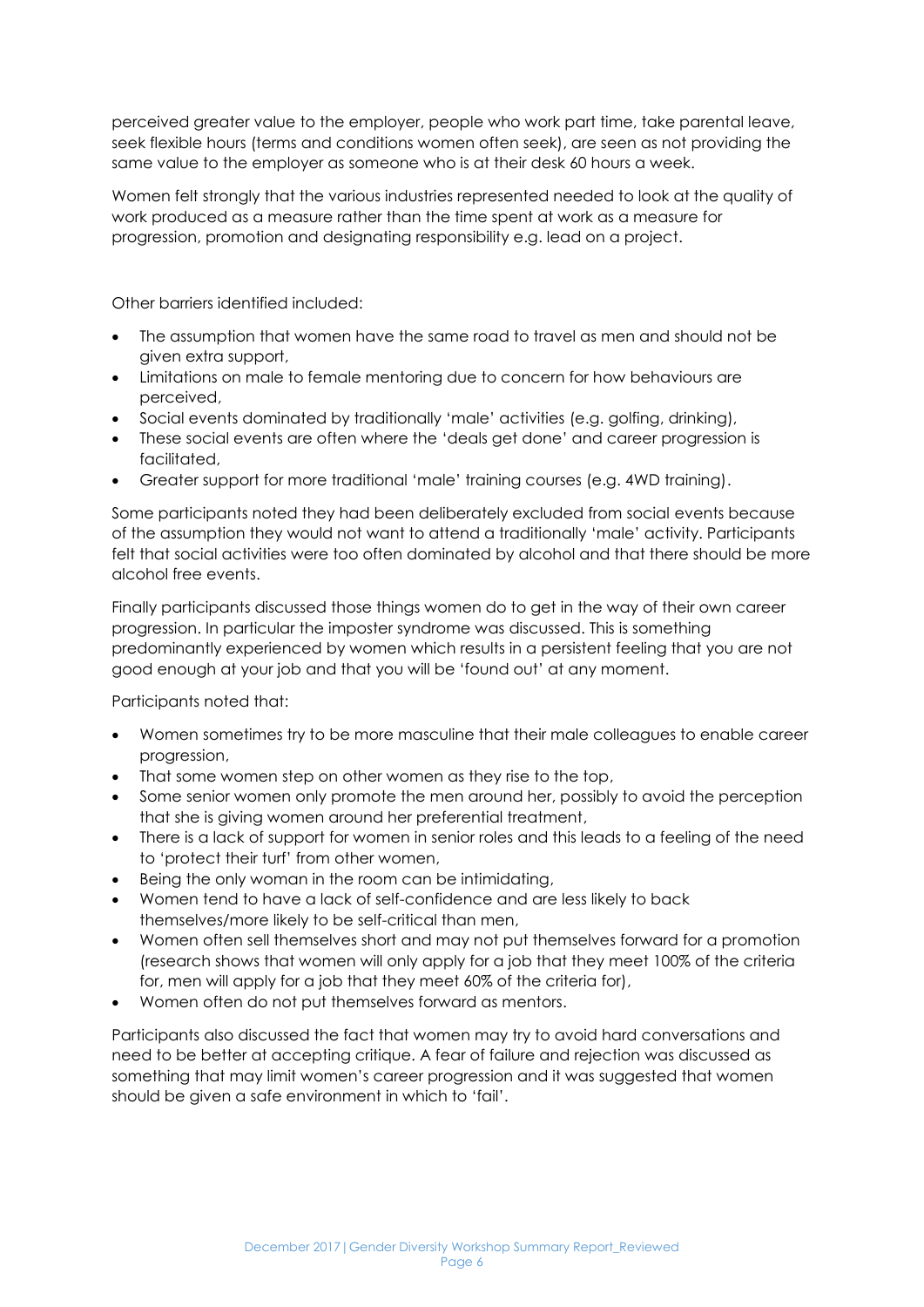# <span id="page-8-0"></span>3 Solutions / Recommendations

Participants were asked to split the solutions they came up with into two groups:

- 1. Personal solutions that we can all be working on, and
- 2. Solutions that should be implemented at a business/organisational/industry level.

## <span id="page-8-1"></span>3.1 Personal Solutions

Participants identified a range of actions that can be undertaken as individuals to change the culture of our organisations and promote gender diversity. Many of the solutions involved what women can be doing themselves, however there were also a number of solutions that can be undertaken by both men and women.

The personal recommendations/solutions identified included:

- Change your language,
	- o E.g. use women, instead of girls,
	- o Use appropriate job titles,
	- o Address a group with gender neutral language (i.e. not thanks 'gents' at the end of a call).
- Actively raise your own awareness around what may be holding you back as an individual,
	- o Seek out feedback,
	- o Don't wait to be asked,
	- o Be braver,
	- o Develop strategies for building self-confidence,
	- o Be assertive,
	- o Find a mentor/role model that works for you,
	- o Back yourself.
- Embrace who you are first, you bring new viewpoints which are valuable to the company
- Be better at backing other women,
- Connect with other women in the business and shift the focus from surviving to thriving,
- Do more shoulder tapping of colleagues when you think they may be right for a role,
- Let go of ego and work collaboratively instead of owning a project and/or client,
- Bring men into the conversation,
- Call it when you see it e.g. when a particular person's behaviour undermines you and provide back up when we see this happen to others,
- Know how to challenge negative behaviour,
	- o Seek out the skills and the know-how, to know when and how to raise issues.
- Connect to senior managers with daughters how would they want the situation to be if their daughter worked in that environment?
- Go have a conversation, walk over and talk to those in the same office rather than emailing.

### <span id="page-8-2"></span>3.2 Industry Solutions

Participants also identified recommendations/solutions at a business/industry wide level that would promote gender diversity within individual businesses and within the industry as a whole.

Solutions were grouped around a number of key themes:

#### **Communication**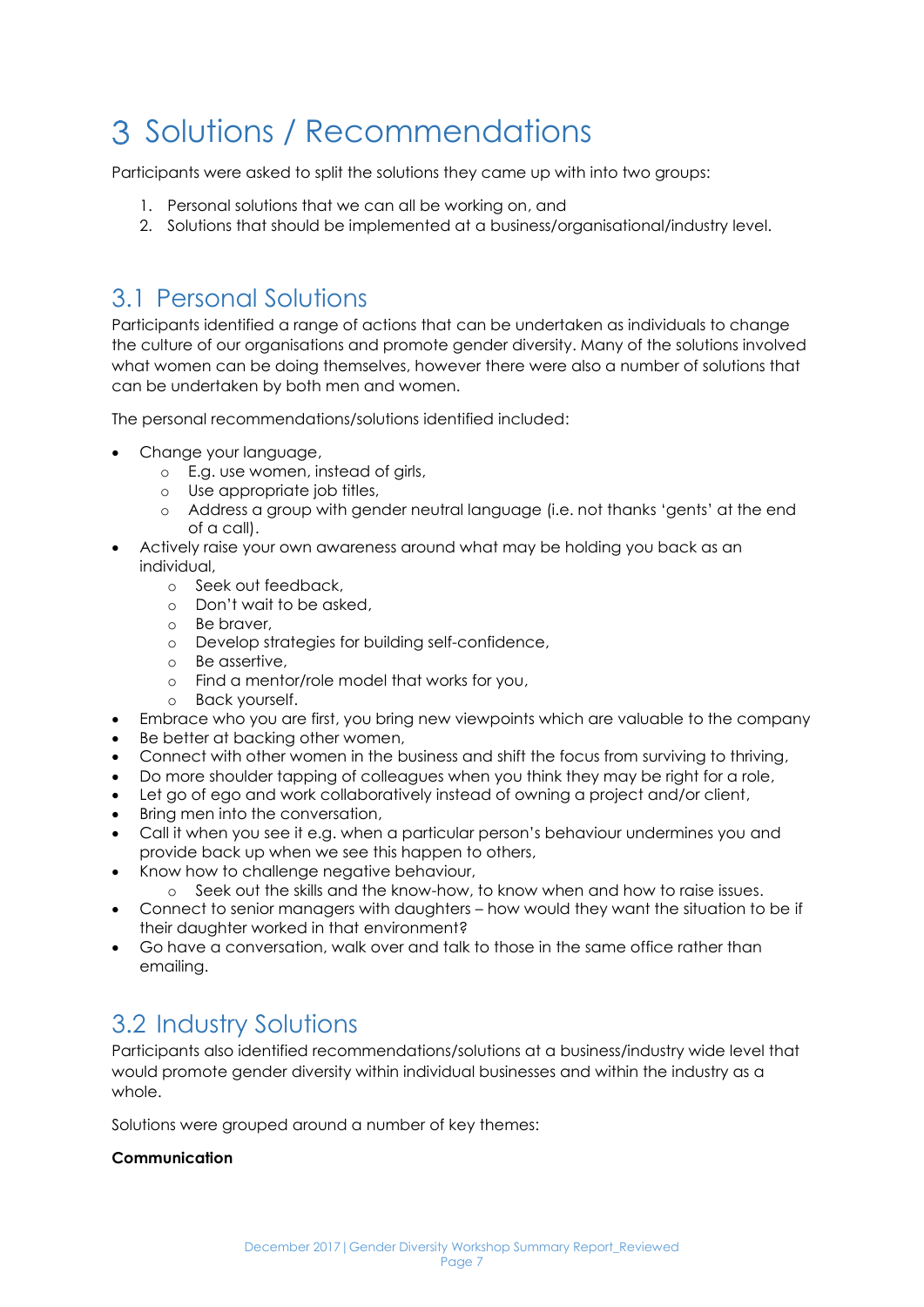- Communication within the business, use of terminology and language that may be exclusive,
- Increase promotional images that include women beside or with men and review how women are portrayed in these images (i.e. are they in the background/in a passive role),
- Ensure women within the business are more visible and more vocal (encourage more women to take on speaking roles (e.g. conferences etc…),
- Showcase pioneers and role models,
- Celebrate the wins (e.g. promote what the business is doing to be more inclusive),
- Educate those in the industry on effective communication (participants singled out engineering and construction as requiring this in particular).

#### **Pay Gap and Flexible Working**

- Promote openness around discussing salaries,
	- o Remove clauses from agreements which do not allow open discussions around salary with colleagues.
- Industry to publish data on pay rates by gender encourage a discussion on pay equity,
- Create a fair environment, don't gauge employees around pay,
- Embrace flexibility that works for people and ensure this is promoted within the culture of the organisation,
- Companies need to shift thinking around how work is done and plan flexibility into work and projects,
- Incentivise a collaborative, team approach address how the perception between time at work and ownership of a project translates into career progression,
	- o Link career paths to work quality, not quantity,
	- o Re-think direct time targets.

#### **Career Progression**

- Promote total diversity in leadership roles, this should include diversity of personality not just including women who reflect traditional 'male' personality traits (e.g. dominant, driven etc…),
- Advertise opportunities to existing staff,
- Provide more opportunities for staff to get out and challenge their comfort zone,
- Create a more inclusive environment.

#### **Safe Working Environment**

- Develop and promote safe ways to report harassment,
	- o Senior managers must demonstrate leadership and be proactive on this,
	- o Take the pressure off victims needing to report harassment if it is observed by others.
- Support women on site,
	- o Provide engagement/conflict management training to enable staff to deal with difficult clients/contractors.
- Provide clear strategies to address issues on site,
- Ensure graduates are equipped with the skills to do site work and make sure they know they have support,
- Ensure the work space and workplace is welcoming and safe for everyone (prayer, breastfeeding, yoga, wellness room).

#### **Social Events**

- Re-think social events,
	- o Less alcohol,
	- o Greater variety of events,
	- o Breakfast focus groups with others in the business,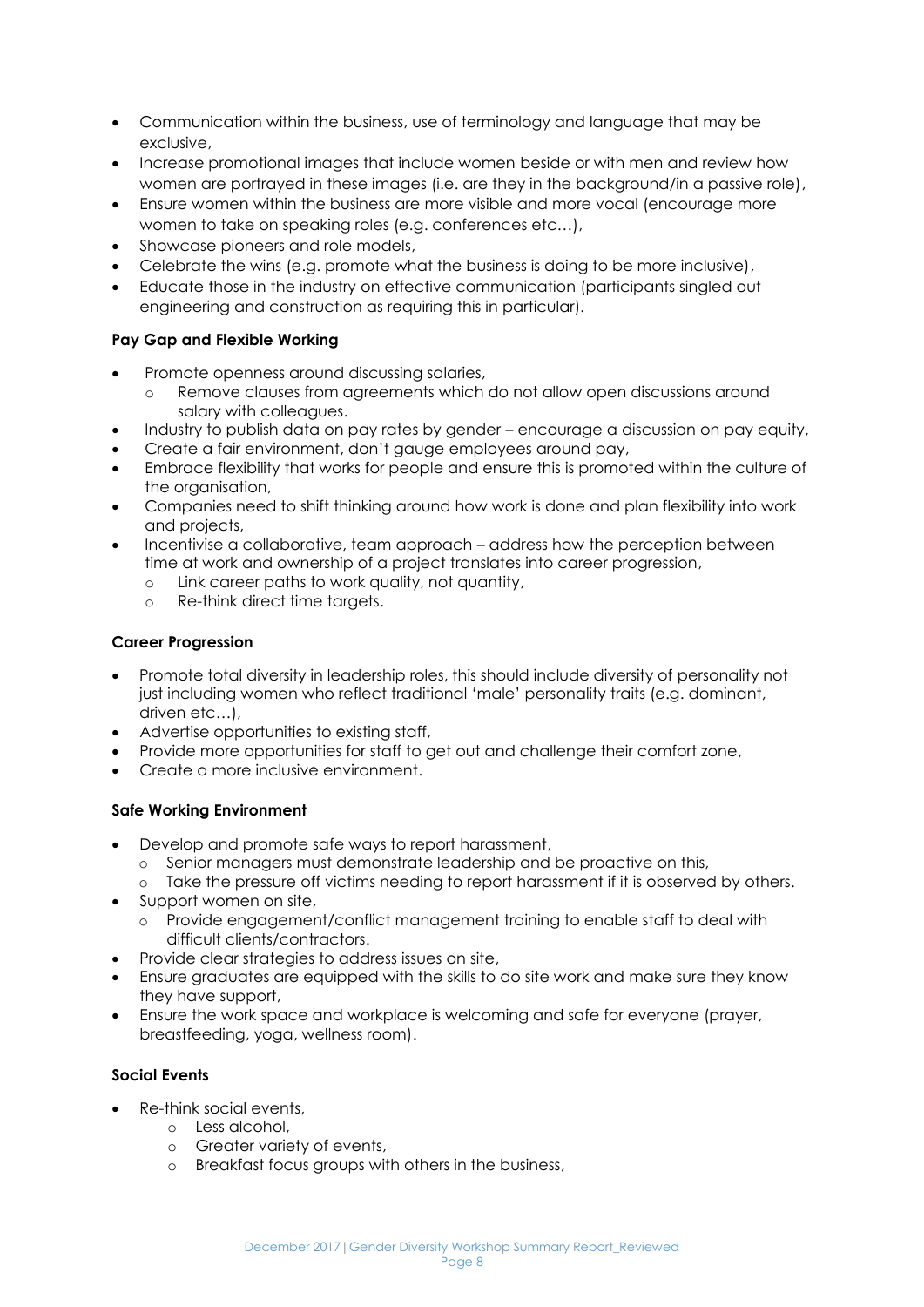o Ban drinking at desk, promote inclusive drinking (e.g. require staff who have a drink on a Friday evening to get away from their desks and talk to others).

### <span id="page-10-0"></span>3.3 Priority Recommendations

Participants were asked to identify the recommendations/solutions they felt were most important to prioritise, these have been summarised below.

#### **Personal Solutions**

- Work on being more assertive, be tough and ask for more. Do more shoulder tapping of other women if you feel they would be good for a particular role,
- Find a mentor/role model that works for you,
- Know how to challenge the status quo, seek out the skills and the know how to raise issues.

#### **Industry Solutions**

- Make women more visible and more vocal, use women more in promotional material and put women forward as representatives for the industry,
- Showcase pioneers,
- Incentivise collaboration and a team approach, this will address issues with career progression, time at work and perception that ownership of the project equals career progression,
- Link career paths to work quality, not quantity,
- Promote total diversity in leadership roles, challenge what a leader's personality is,
- Openness around salary, take clauses out of agreements which prohibit discussion around salary,
- Promote communication (e.g. social speed networking, variety of social events that suit all personalities),
- Create a safe environment for networking.

## <span id="page-10-1"></span>4 Conclusions

Professionals from a variety of fields and businesses gave up their time to discuss how we can increase gender diversity within the professional services. Many barriers to gender equality within the industry were identified, however just as many solutions were identified. These solutions will provide business with an opportunity to address the gender imbalance within their organisations which will provide diversity of thought and provide benefits for staff of all genders. It is hoped that many of the solutions raised will also begin to help to promote all forms of diversity within our workplaces.

### <span id="page-10-2"></span>4.1 Next Steps

This report will be distributed to a range of organisations to provide some guidance of ways to promote gender diversity. The intention is to build on this further by continuing the conversation with a wider range of professionals across New Zealand.